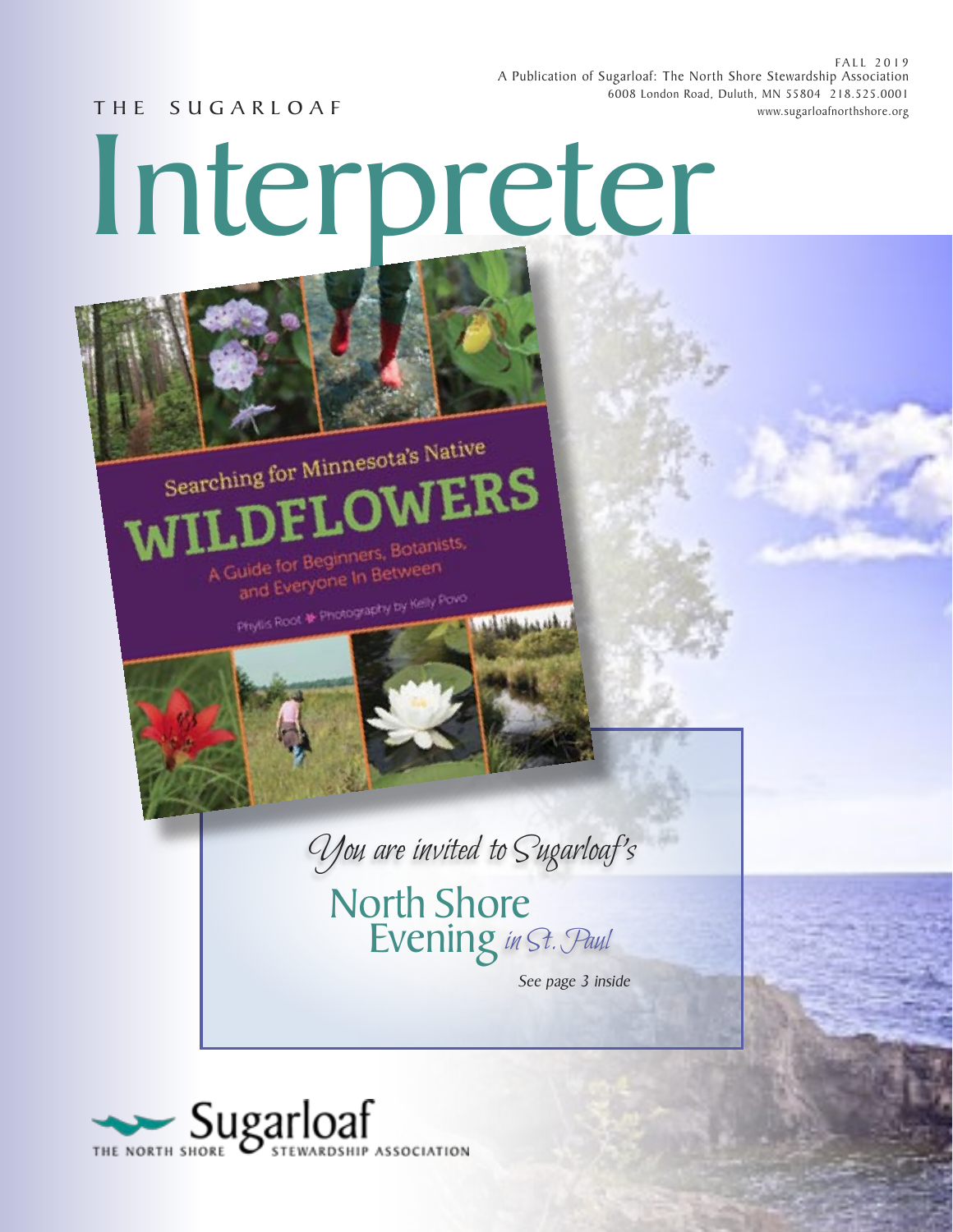

#### **BOARD OF DIRECTORS**

*President* Russ Baker, Eden Prairie, MN

*Vice President* John Bathke, Two Harbors, MN

*2nd Vice President* Missy Carbonneau, Wayzata, MN

*Secretary*  TBD

*Treasurer* Dale Ulrich, St. Paul, MN

#### *Directors*

David DeLong, St. Paul, MN Ari Fuad, Eden Prairie, MN Susan Fuad, Eden Prairie, MN Dan Kaler, Burnsville, MN Mark Magney, Chanhassen, MN Bruce Martinson, Schroeder, MN Jerry Meigs, Roseville, MN Dick Osgood, Duluth, MN Nancy Simpson, Roseville, MN

*Volunteer Coordinator*  Margit Berg

#### *Staff*

Molly Thompson, Executive Director Margie Menzies, Naturalist Tammy Smith, Site Host and co-volunteer coordinator

#### BUSINESS OFFICE:

6008 London Road Duluth, MN 55804 218-525-0001 Email: info@sugarloafnorthshore.org **www.sugarloafnorthshore.org**

#### SUGARLOAF COVE:

9096 Highway 61 Schroeder, MN 55613 (not a mailing address) 218-663-7679

#### *MISSION STATEMENT*

*Sugarloaf: The North Shore Stewardship Association strives to inspire the preservation and restoration of the North Shore's unique environment through education and exemplary stewardship, especially at Sugarloaf Cove.*

#### *NEW VISION*

*Sugarloaf values and believes in a healthy Minnesota North Shore of Lake Superior where an informed citizenry takes personal and group responsibility to ensure that natural and ecological systems and human economic and social systems coexist in a fashion sustainable into the future.*

## Meet Legacy Society Member Jerry Meigs

 Several years ago, the Sugarloaf Association board of directors established the Legacy Society to encourage and recognize estate gifts to the organization. Longtime member, contributor, board member and volunteer, Jerry Meigs, is one of the 8 founding Legacy Fund families and individuals.

 Jerry has been involved in Sugarloaf since 1992. A friend of Governor Elmer and Eleanor Andersen, Jerry embraced the Andersen family vision for the Cove, and supported early actions to strengthen the organization. Jerry served on the board from 2005 to 2015. He continued serving on committees until he agreed to rejoin the board this fall. He has also been a generous annual and special appeals contributor.

 In a recent conversation with Jerry he said, "Sugarloaf Cove and the organization have a special place in my heart. My good friend Elmer and his daughter Emily Andersen had the remarkable vision to see the Cove as a refuge for the public, a place to experience and learn about the North Shore landscape. I'm proud to be a small part of Sugarloaf, and happy to lend my energy and financial support. I am particularly delighted to see the Legacy Society



endowment fund establish a means to build long term financial strength and stability, and hope others will join me in making a legacy gift."

 If you'd like more information about the Sugarloaf Legacy Society, please contact Molly Thompson at 218-525-0001 or molly@sugarloafnorthshore.org. Or ask Molly to put you in touch with Jerry – he would love to talk with you.

Legacy Society Members

*Elmer L. and Eleanor J. Andersen Emily Andersen Russ Baker Margit Berg Anne McKinsey Jerry Meigs Michael and Rosanne Monten James and Fran Mullin*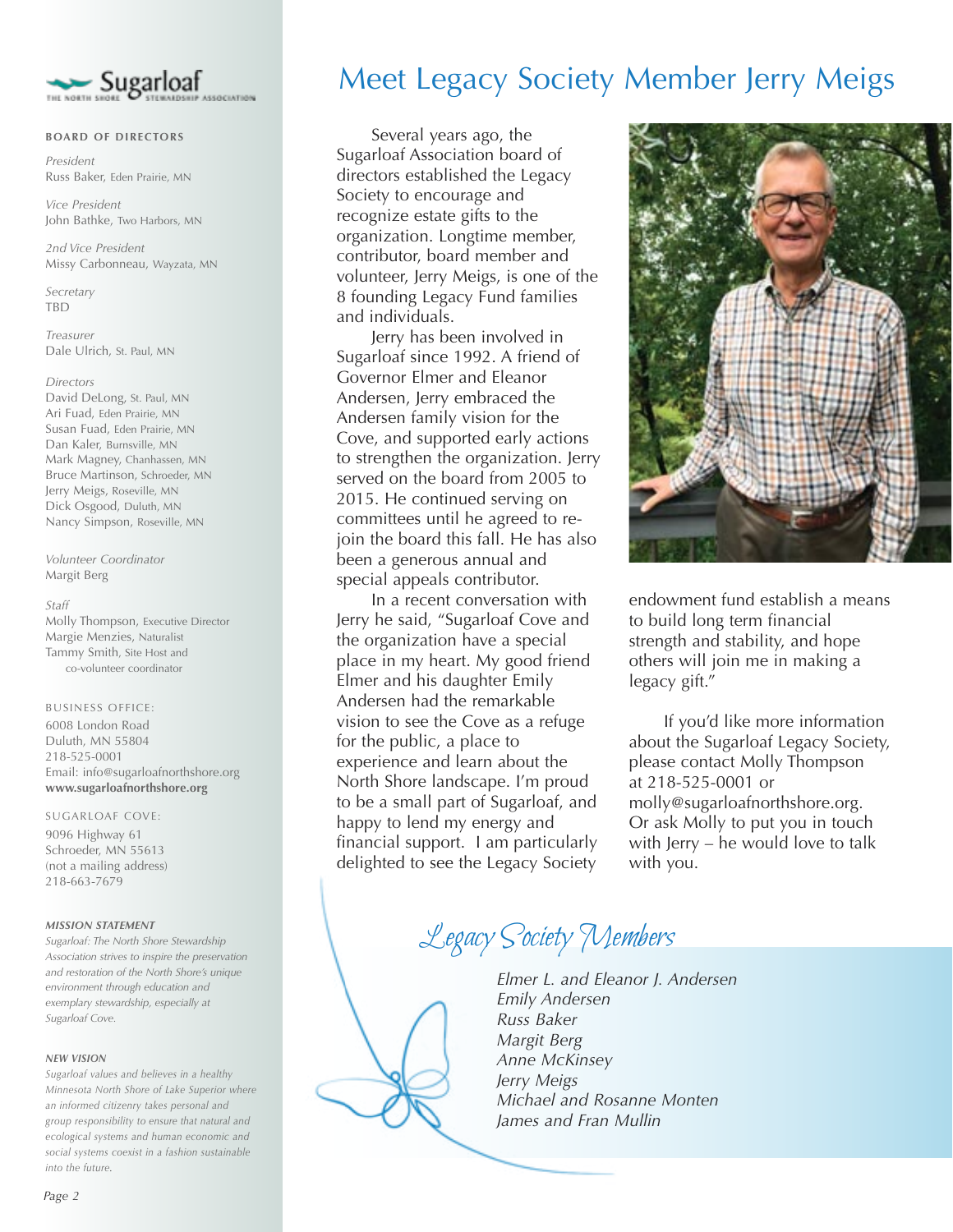# North Shore Evening in St. Paul!

*Join us for an evening of fun, friends and a* taquiza *at Sugarloaf's annual North Shore Evening at the Dodge Nature Center in West St. Paul.* 

### SUNDAY, NOVEMBER 3, 4:30 PM

What's a Taquiza?

 We are excited to welcome **Phyllis Root** and **Kelly Povo** as our speakers.

Phyllis and Kelly will talk about their wonderful new book, *Searching for Minnesota's Native Wildflowers: A Guide for Beginners, Botanists, and Everyone in Between.* In the book, they chronicle the ten years they spent exploring Minnesota's woods, prairies,



hillsides, lakes, and bogs for wildflowers, taking pictures and notes, gathering clues, mapping the way for fellow flower hunters.

 Their book will be available for purchase and signing by the authors.

 A taquiza is a taco party where friends gather to enjoy each other's company over good tacos and drinks. All dishes are served family style so that everyone can craft their tacos to their liking. A taquiza is all about enjoying and no stress.

### **Terrific Silent Auction!**

 You can get a head start on your holiday shopping at our silent auction. Auction items include many unique North Shore items and experiences.

### *Tickets:*

\$60 per person. \$65 at the door. \$250 for a table of 5.

Purchase your tickets on our website or call 218-525-0001.

We hope to see you there!

# Give to the Max Day

THURSDAY, NOVEMBER 14, 2019 • ALL DAY!

Minnesota's 24-hour online give-a-thon, Give to the Max Day, is coming up on November 14! When you make a gift to Sugarloaf this Give to the Max Day, you can help us win a share of the \$100,000 prize pool! You can schedule your donation right now or on Thursday, November 14.



Visit GiveMN.org and search for Sugarloaf to make your donation.

Thank you!





*Because if you're up here, you belong here.* 

*www.northshorefcu.org*

*Two Harbors | Silver Bay | Lutsen | Grand Marais | Grand Portage*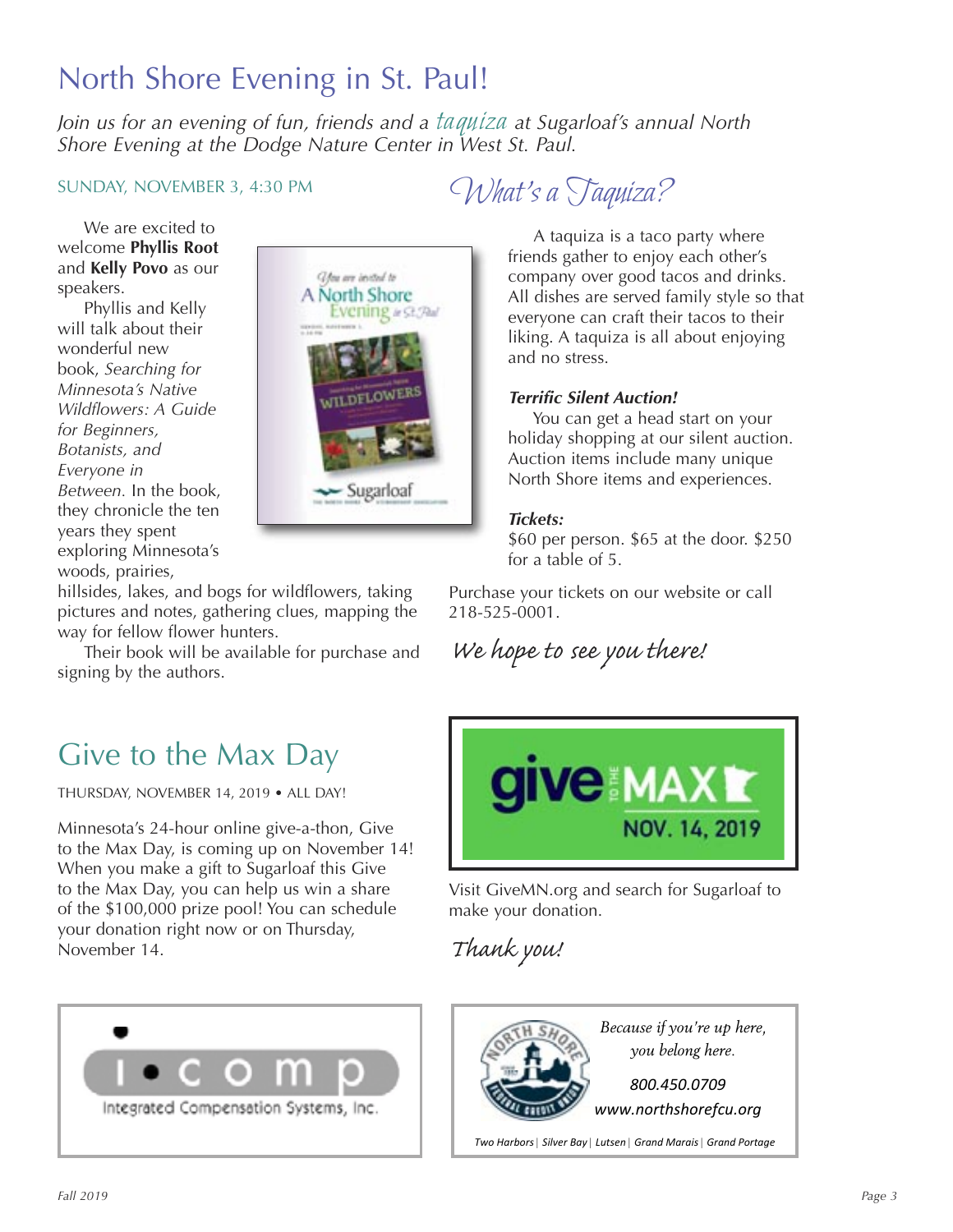# A Word from our Board President – Russ Baker



 I hope you visited us at Sugarloaf Cove this summer. We continue to improve our property and program offerings. After installing 13 new trail signs in June our feedback from our visitors and members has been tremendous!

The season passes so quickly! We will be holding our 2nd Annual Open House on October 19th during MEA

Weekend, with multiple programs, guided tours, refreshments and fun events. Plan to stop by and join us!

 On November 3rd we will hold our annual fundraiser: A North Shore Evening. (See page 3 for details.) Your support for this event is crucial! Normally we raise about 10% of our annual operating revenue through ticket sales and bids on the attractive silent auction items. If our attendance and silent auction bids increase, we will have more funds to:

### *Increase our staffing at the Nature Center:*

Sometimes "volunteers" are not available!

(Staffing the nature center daily from June through October will be \$15,000)

### *Maintain our property:*

The road from the parking lot to the Nature Center has eroded and needs to be regraded. (It will cost about \$2,000 to repair the road.) Additional building improvements are also needed.

### *Hire outside speakers for educational programs:*

 We would like to provide additional program options to attract more interest in Sugarloaf. (With \$2,500 for speaker fees and travel, we can add several exciting programs.)

### *Refresh our exhibits:*

 We want to improve them and add new ones. (\$5,000 will get us started.)

 Please plan to attend and invite your family or friends who treasure nature, the North Shore and will enjoy an evening of fun.

 Finally, we need your membership renewals and end-of-year donations. Keep us in your thoughts! To continue our success, your generous financial support is vital!

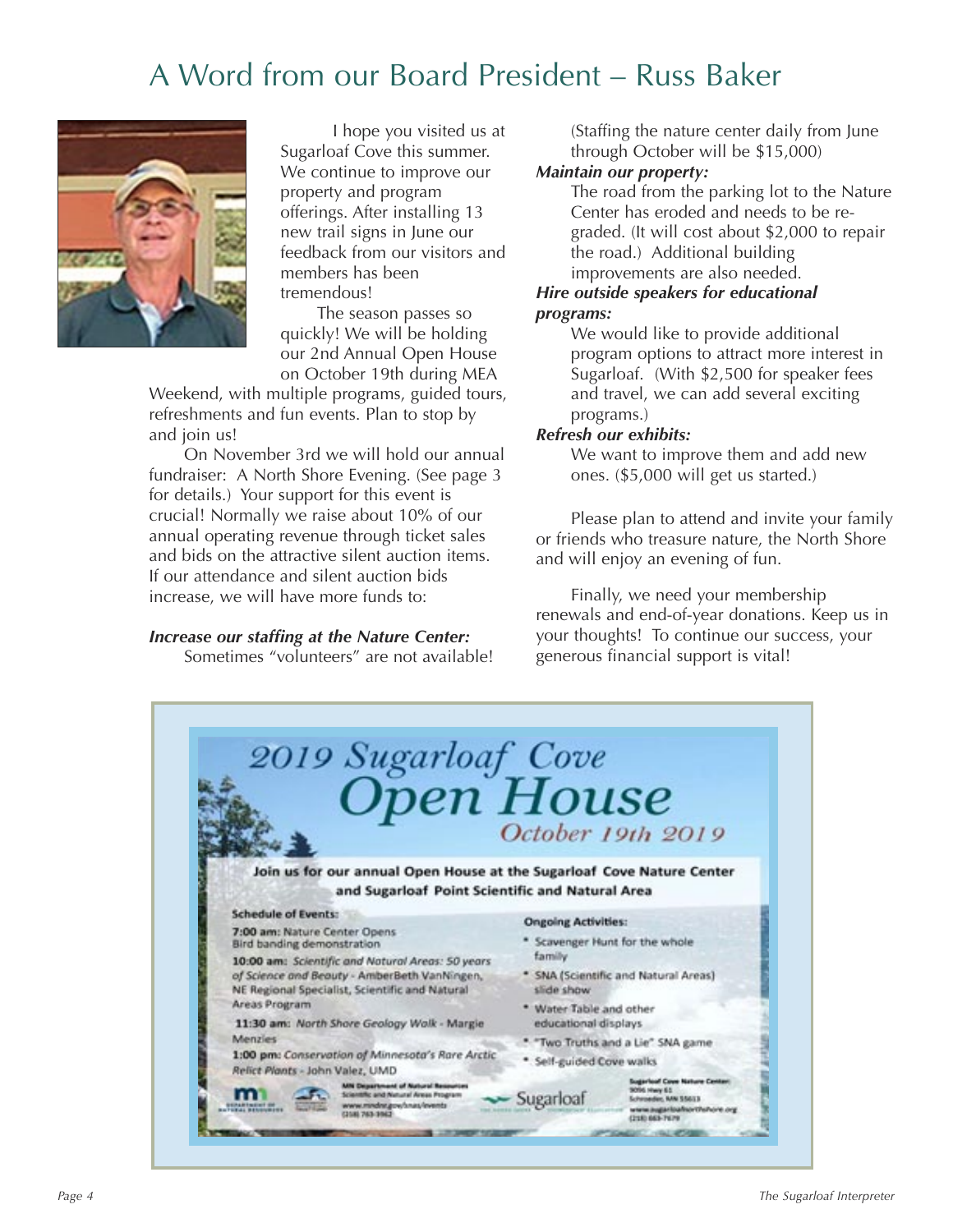# Great Horned Owl and Bull Snake entertain at Annual Membership Meeting

 Sugarloaf, the North Shore Association's annual meeting and ice cream social was held at Sugarloaf Cove Nature Center on August 10. Russ Baker, board president, called the meeting to order at 1:00 pm. Minutes of the

and public education, during the last year.

 The annual meeting adjourned for people to gather for the Ice Cream Social and then to watch an excellent program by Peter Harris and Wildlife Intern Josie Pack from Wolf Ridge

August 11, 2018 Annual Meeting were read and approved.

 Russ thanked outgoing board members Anne McKinsey, Karen Dingell, Don Wendel and Peter Juhl for their many contributions to Sugarloaf over the years. Anne McKinsey then introduced the candidates for new board membership. Jerry Meigs, Dick Osgood and Dan Kaler are well qualified and will bring new skills to our Board. (See page 10 for an introduction to each of these new directors).

 A motion was made, seconded and unanimously carried to approve the three candidates as board members.

 Molly Thompson, Sugarloaf Executive Director, and Russ Baker presented a slide show with an overview of Sugarloaf programs Environmental Learning Center. They introduced us to a Great Horned Owl and a Bull Snake.

# Local Businesses Support Sugarloaf

### Thank you to the following businesses for their support of Sugarloaf during 2019:

ham

**AmericInn Tofte,** Tofte, MN; 218-663-7899; americinn.com

**Bluefin Bay Family of Resorts,** Tofte, MN; 1-800-BLUEFIN (258-3346); bluefinbay.com

**IComp Payroll Services,** St. Paul, MN; 651-429-4260; icomppayroll.com

**North Shore Federal Credit Union,** Silver Bay, MN; 218-226-4401; northshorefcu.org

**North Shore Winery,** Lutsen, MN; 218-481-9280; northshorewinery.us

**Temperance Liquors, Inc.,** Schroeder, MN; 218-663-0111; northshorecabins.com

Great Horned Owl at the annual meeting. Credit: Gerald Bartels

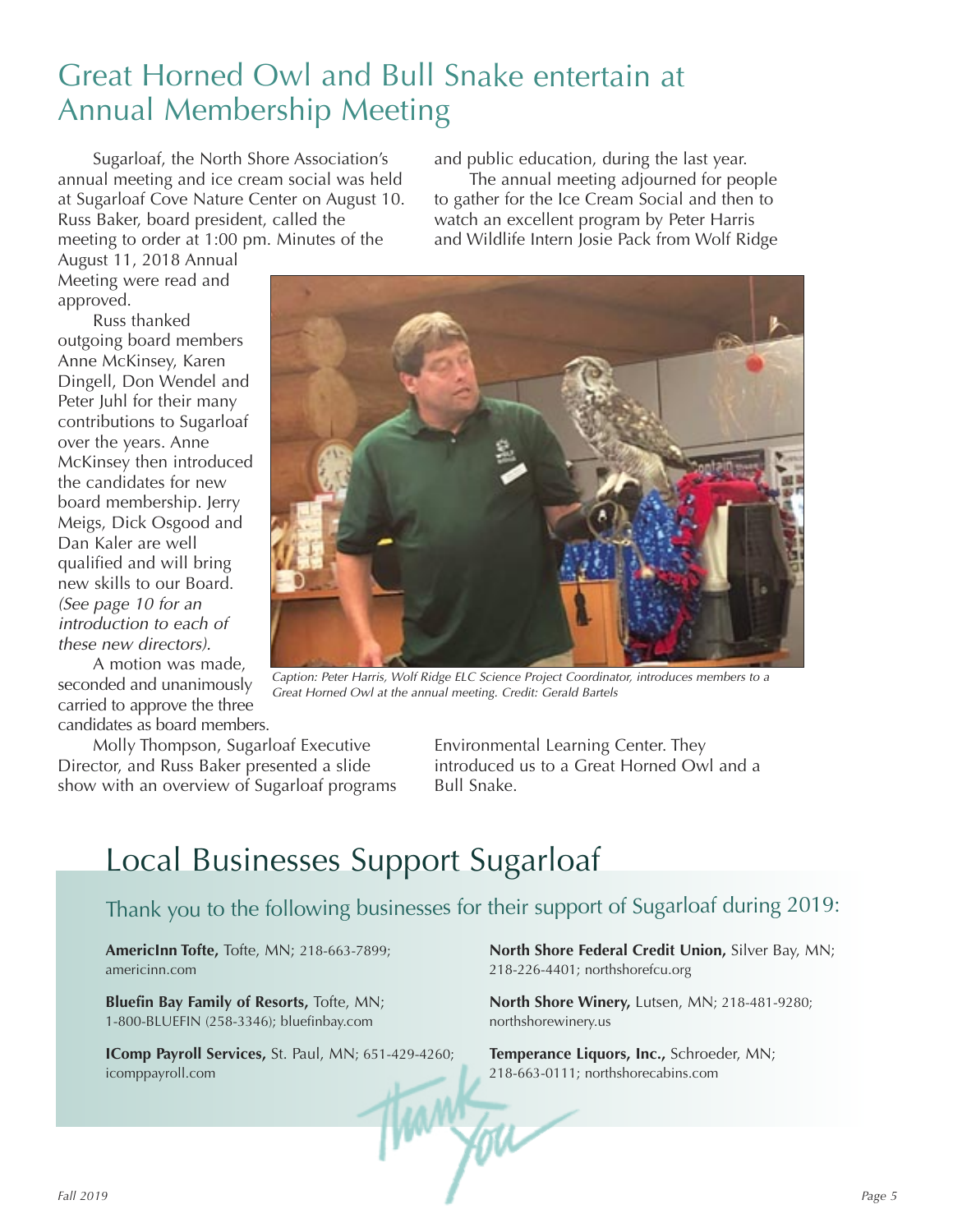# New Discoveries at Sugarloaf Cove

This summer, the MN Department of Natural Resources conducted a plant and lichen survey of Sugarloaf Point. Margie Menzies, our



The Golden Dot Lichen (Arthrorhaphis citronella) grows on the Brown Beret lichen (Baeomyces rufus).

naturalist, was able to spend the day with the scientists as they documented the amazing plants and lichens that survive through winter storms, ice and people. What they found was amazing – two new lichen species not previously recorded at Sugarloaf Cove. Even more amazing, one of these species is a very rare lichen species found at only one other location in North America!

### What is a lichen?

A lichen is two organisms working together. It is composed of a fungus and either green algae or a cyanobacteria. There are 4 types of lichen.

 Saxicolus - lichen that grow on rocks Terricolus - lichens that grow on soil Corticolus - lichens that grow on bark

 Lichenicolous - lichens that grow on other lichens, or are parasitic.

Until recently, parasitic lichens were unheard of. Now lichenologists have determined that some lichens live on other lichens, living off the other lichen's algae. Two species of parasitic lichens were found during the recent survey at Sugarloaf Cove: The **Golden Dot Lichen** (Arthrorhaphis citronella) and *Arthrorhaphis grisea,* another dot lichen without a common name.

The Golden Dot lichen is an arctic disjunct – its normal range is in the NW Territories. It grows on the Brown Beret lichen (Baeomyces rufus) - a lichen that is commonly found in northern Minnesota. When the Golden Dot lichen parasitizes the Brown Beret lichen it changes the appearance of it. It only occupies the host Brown Beret lichen until it grows its own fruiting bodies. After that it can live on its own without the Brown Beret host.

The other lichen, Arthrorhaphis grisea, was the most amazing find. It is documented at only two sites in North America: a site in the NW territories and Sugarloaf Poin. It has been reported but not confirmed on Mt. Katahdin in Maine. This makes its occurrence in North America uncertain and perhaps under reported. It also grows on the Brown Beret lichen.

Conticolus - lichens that grow on bark<br> *Page is a* a vertex the result we need to be good<br> *Hichens, or are parasitic.*<br> *Page 6* and value of streaming the rail of trail is a membership with the<br>
Until recently, parasiti Due to the rarity of these species and other arctic disjunct plants, we are considering our options for managing people on Sugarloaf Point. As our visitor counters have shown us, 50% of all visitors are going out on the point. Therefore we realize that we need to be good stewards of the point in partnership with the DNR SNA program. Our first step this summer was to install roping along the trail in an effort to keep people on one trail. One future possibility may be building a boardwalk that would protect the roots of the old Northern Cedars on the point and hopefully keep people from making their own trails and inadvertently damaging or killing the rare plants and lichens.

*Stay tuned for future updates through our website.* 

# The Results Are In and Keep Coming

This spring we were able to purchase and install two pedestrian counters thanks to funding from a grant from IBM. We were made aware of these funds by Helen Sievers, a former IBM employee and current Sugarloaf super volunteer. These counters are helping us count the number of visitors to Sugarloaf Cove; count the number of visitors on the sensitive point; and understand when people are visiting,

Keep Coming<br>
including the most popular days and times.<br>
From the counts this summer (Memorial Day<br>
made weekend to Labor Day weekend) we have<br>
former learned the following:<br>
er including the most popular days and times. From the counts this summer (Memorial Day weekend to Labor Day weekend) we have learned the following:

> The total number of visitors counted during this time period: 9,049!

> The average number of visitors per day: 95.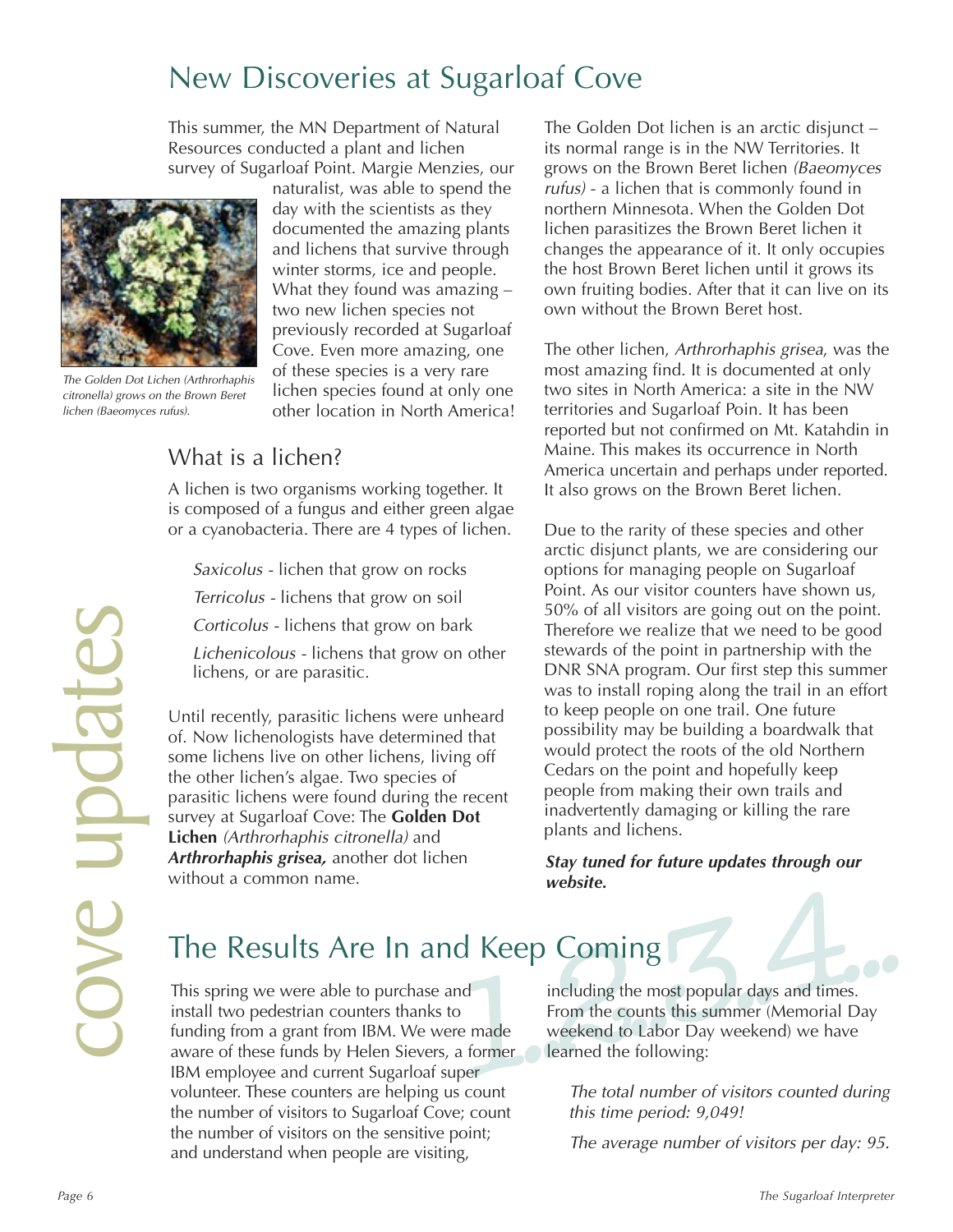Saturday is the most popular day of the week followed closely by Sunday and Friday. (No surprises there).

Most people visit between 10 am and 5 pm.

The highest attendance days were August 19 and September 1 with 206 and 208 visitors respectively

50% of our visitors enter the building.

50% of our visitors go out on to Sugarloaf point.

These counts will help us schedule our staff and volunteers and will also guide our management of Sugarloaf Point as we consider the impact of visitors on the fragile plants, including rare lichens.

## Look what people are saying on Google about Sugarloaf...

This is a great place to take an easy familyfriendly or senior hike, there are very well marked trails, stairs and a lot of signs that explain the history, geography and botany of the area. A great place to picnic on the beach and then to walk to the point and look back at the whole bay that you've just walked; great view. Very scenic, relaxing hike. On the day we went they were tagging and releasing birds, which was one of the many things they do there to try to conserve and monitor the area. GEORGE D.

Absolutely breathtaking. Bald Eagles perches (sic) on boulders like seagulls, serene beach on one side mirrored by crashing waves on the other. It was a wonderful experience. DUSTY T.

It was well worth the stop. It was a easy mile hike with Beautiful views. I brought my 7 children, and my 4-year-old had no problem walking the whole way. SHAWN M.

The volunteers that we met were extremely friendly. ASHLEY K.

Well-kept with fun and short trails. Good nature description boards too. WILLIAM B.

## Thank you to our current Sustaining Members

- Eric and Denis Blomquist
- Michael and Elaine Brinda
- Missy and Tom Carbonneau
- Sara and Ryan Cox
- Gary and Clare Cypull
- Marty and Kathy Duchscher
- Marilyn and Nelson French
- $\blacksquare$  Judy Hill
- Friendam<br>
Sinnand<br>
pull<br>
uchscher<br>
1 French<br>
nd Scott Berry<br>
chardson<br>
mpson Kathryn Johnson and Scott Berry
- $\blacksquare$  Anne McKinsey
- Susan and Mark Richardson
- Nancy and John Simpson
- Michelle Strangis
- **Jane Sweet**
- Lisa Tinucci

If you would like to become a sustaining member, visit sugarloafnorthshore.org/become-a-member.

# Keep in Touch...

et a programs, new<br>
North Shore forest<br>
forts?<br>
ur electronic<br>
ioin our Facebook<br>
urloafnorthshore.org<br>
Pag *Would you like to find out more about our upcoming family friendly programs, new projects and North Shore forest restoration efforts?* 

*Sign up for our electronic updates and join our Facebook page via sugarloafnorthshore.org*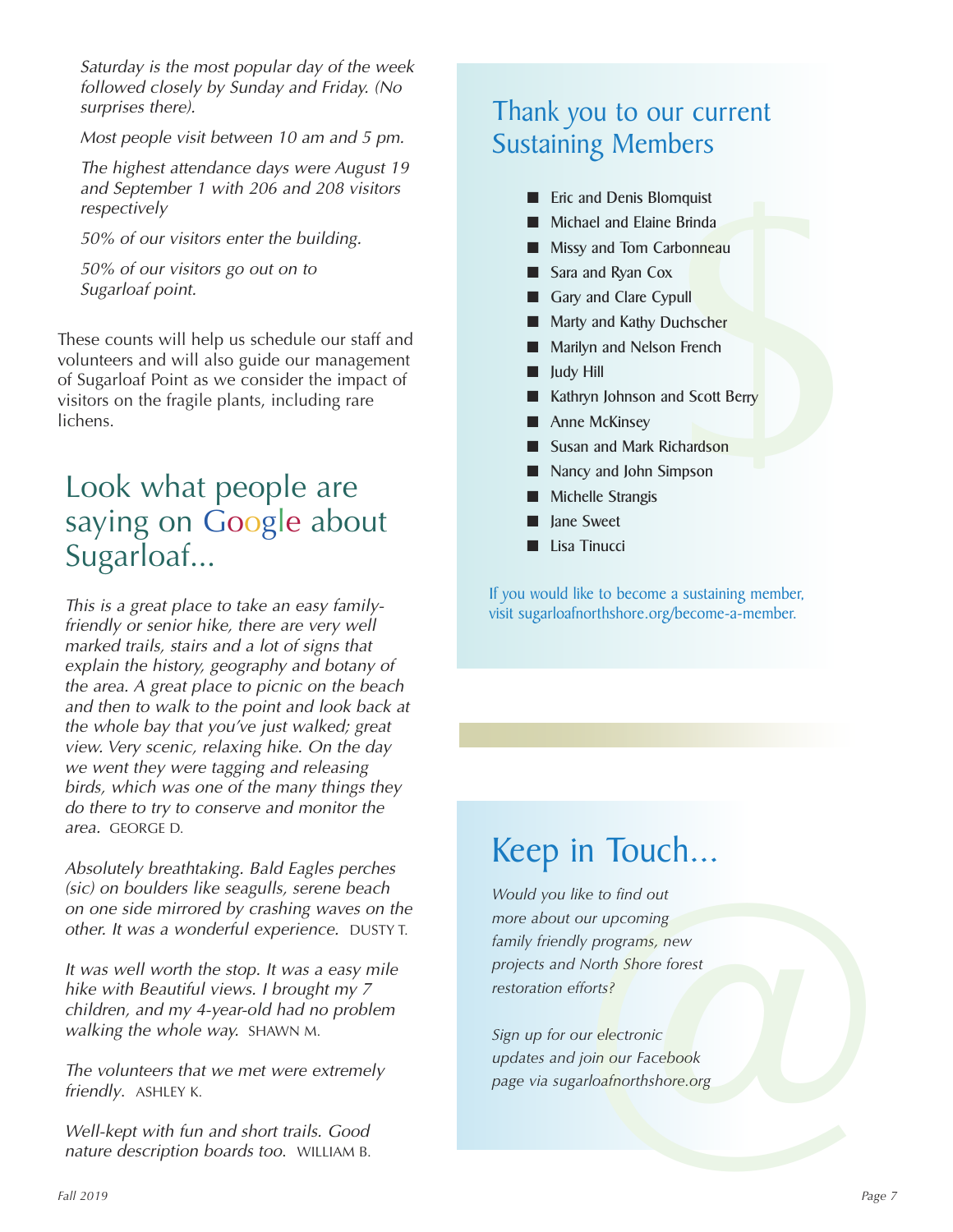# North Shore Forest Stewardship Updates

## NSFC's Neighbor to Neighbor Program encourages planting efforts

A gathering of North Shore friends and neighbors often affirms and strengthens relationships, and these connections may lead to many positive outcomes. It is in that spirit that the North Shore Forest Collaborative's Neighbor to Neighbor Program (N2N) was conceived to help expand private land forest restoration of the North Shore.

The program is in its first year of implementation, leaning on the support of selected North Shore landowners (a.k.a. N2N Ambassadors). This summer, one Ambassador couple invited their North Shore neighbors to their property and gave them a tour of the restoration work they have undertaken. This was an informal tour which included the Ambassadors sharing their restoration successes and answering their neighbors' questions. The tour was followed by scrumptious snacks!

One of the other Ambassadors has taken a different and modern approach to reaching out to his neighbors. He is using a private Facebook page to discuss his restoration efforts and encourage his neighbors to plant and fence trees on their properties. He is planning to increase his efforts next spring.

Mike Reichenbach (UMN Extension) has provided guidance to Ambassadors in their outreach efforts and forming their neighbor gatherings. Ambassadors are required to report back to the NSFC the results of their efforts. The N2N program is made possible by a generous grant from the UMN Extension's Northeast Regional Sustainable Development Partnership.





## Join NSFC's New Facebook Friends Group:

If you are a Facebook user, please join NSFC's new Facebook Friend's Group. Encourage your North Shore Facebook Friends to "Join, Like and Share", and feel free to post your North Shore Restoration Stories! To join, search for North Shore Forest Collaborative on Facebook.

### 116 Landowners Participate in Fourth Year of Low-Cost Fencing Program.

With a fourth year of generous funding from the Weekes Family Foundation, the North Shore Forest Collaborative, in partnership with Sugarloaf, was able to offer low cost fencing and posts to 116 North Shore landowners interested in planting and protecting conifer seedlings from deer.

Each year we ask the participants to complete a survey, which asks how many trees they planted and fenced, how many additional trees they planted, and any suggestions or

comments they may have about the program. They also must send us photos of their plantings.

The survey results are in and are amazing. Participants planted and fenced over 3400 trees. Amazingly, over 8600 additional trees were planted by the landowners, including 3100 by one participant alone! This program is truly making an impact on the health of the North Shore forest.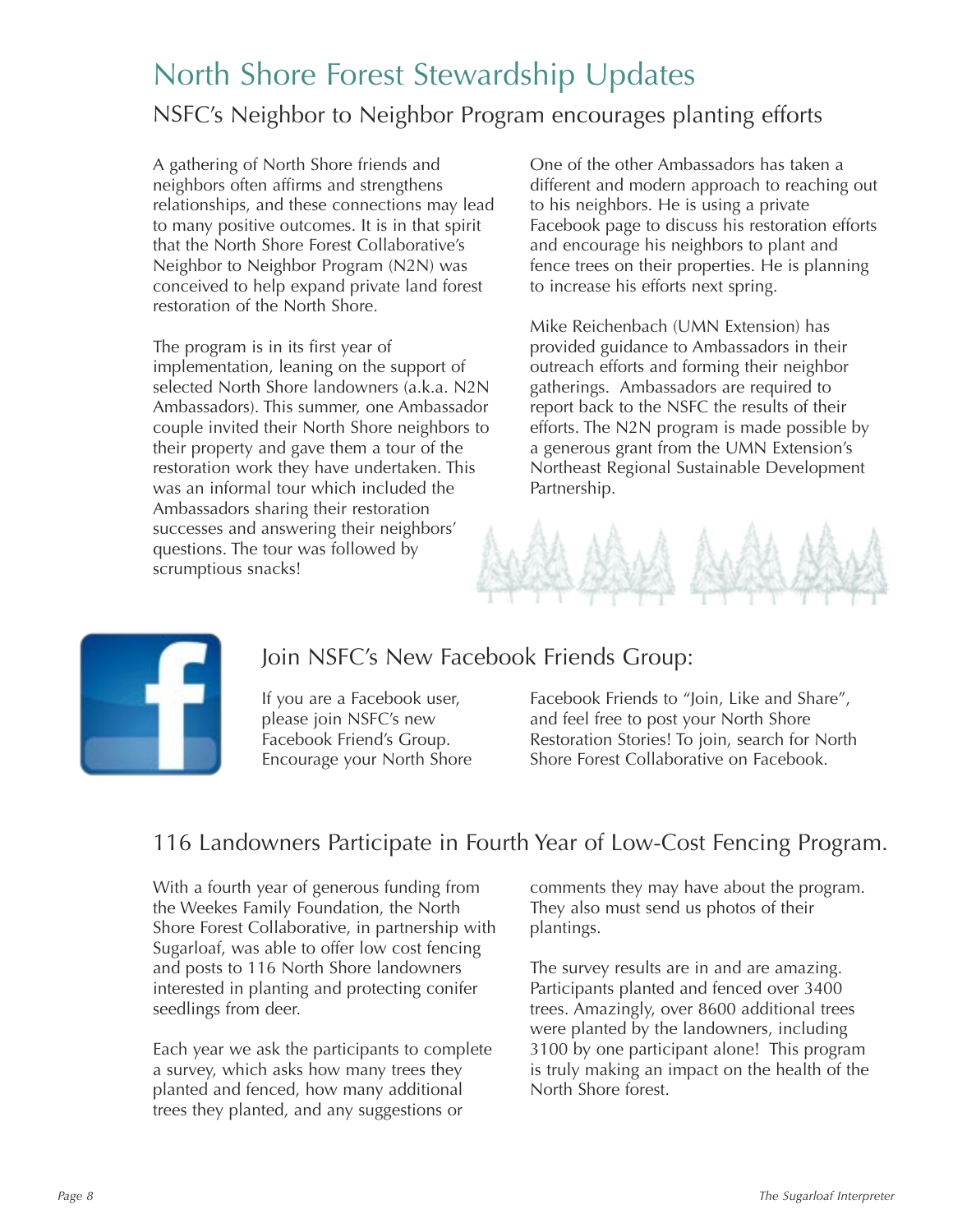Comments from the participants include:

 Thank you for your efforts to re-establish a forest on the North Shore. Your investment will help water quality as well as wildlife habitat and native plants. SUZANNE H.

 Our family and our neighbors in Tofte thank you for the opportunity to participate in forest restoration that will be enjoyed by our children and future generations. MARILYN M.

 Preservation of the forest is preservation of our world. Thanks for stepping up to help preserve this region, it is a beautiful region by any measure. TERRY H.

 I fenced already existing White Pine that had been eaten many times by deer. After the fence was erected, the growth has been amazing. MARY B.

Thank you! Thank you! Thank you! JOE K.

Did you notice any of our signs along the shore? Through the generosity of the donor, each past and current participant could receive a sign to post on



Landowner Dan Schutte had help with his planting from his dog.

their property declaring their participation as a North Shore Forest Restoration Partner.

This program is a terrific ongoing example of the commitment of landowners, Sugarloaf and a generous family foundation to the restoration of the beautiful North Shore Forest. Thank you to the landowners who took part in this program and the Weekes Family Foundation.







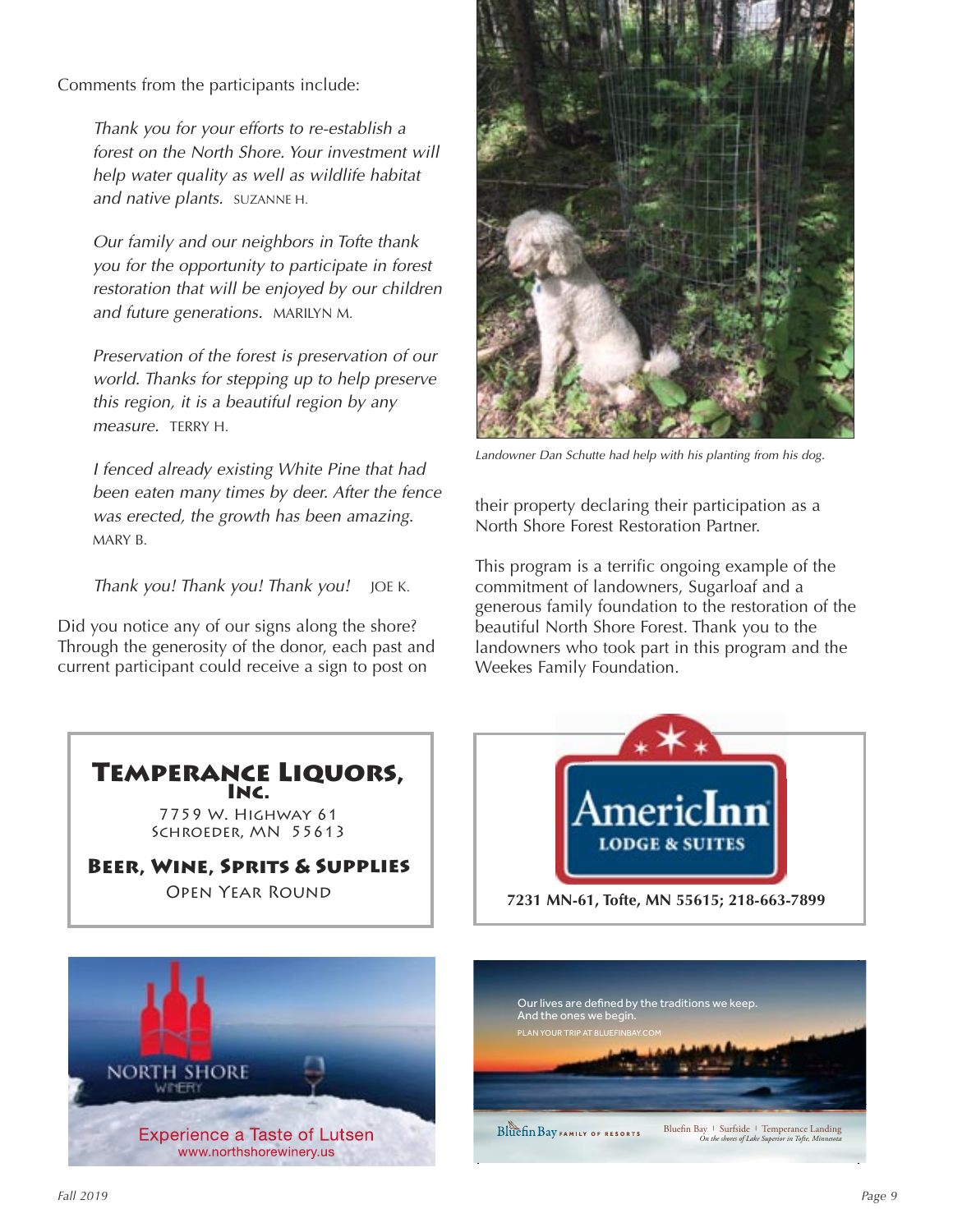## Meet our newest Directors



### Dan Kaler

Dan and his wife Caryl are part time residents of Schroeder, MN, within walking distance from Sugarloaf Cove. They purchased their North Shore home as a family retreat last July. They are both outdoor

enthusiasts and have always been excited about all that the North Shore has to offer. They hope to share the North Shore experience with their two kids—Sara and Matt and their families. Currently, Dan and Caryl

reside in Burnsville, Minnesota and also own recreational property in Carlton County. Over the 35 years that they have owned this property, they have planted hundreds of Red Pine, White Pine, Jack Pine, White Spruce, and Tamarack trees on a small plantation.

Dan is a retired public school superintendent and spent 44 years working in some capacity in education. This includes serving two threeyear terms on the Ellsworth, Wisconsin, school board and on many other boards. Dick's interest is in all that nature has to offer. He has found that his personal values are very much aligned with the values that drive the mission and goals of Sugarloaf.



### Jerry Meigs

Jerry graduated from Macalester College, was Senior Vice President at St. Paul Book and Stationery and a director for two national trade associations covering the office and school

products industry. He later went on to work with former Minnesota Gov. Elmer L. Andersen at ECM Publishers. He was a director of the

international board of Rotary International where he served as executive committee chair of and received several of its highest honors. He has been involved in service projects around the world, particularly Rotary's PolioPlus program, through which he personally distributed immunizations in Ethiopia, India and Nigeria. He co-founded an independent living community for seniors, led the establishment of the foundation at Falcon Heights United Church of Christ, twice served as president of the James J. Hill Reference Library. Jerry has two sons and five grandsons and lives in Saint Paul.



### Dick Osgood

Dick Osgood and his partner, Judy Budreau, are practicing for retirement on the shore of beautiful Lake Superior in Duluth. Dick was educated as an aquatic

ecologist/limnologist and has spent his career as a lake manager. He has worked for and served on the boards of many public, private

and nonprofit organizations. Professionally, Dick spends time with his consulting business, Osgood consulting LLC along with being a cofounder of the nonprofit, Lake Advocates.

Dick and Judy moved to Duluth five years ago, drawn by the beauty of Lake Superior and the landscapes surrounding it. Dick's interest in Sugarloaf began with the Master Naturalist program (Class of 2015) and the unique value of Sugarloaf Cove. Dick looks forward to helping with the stewardship of the North Shore's natural and cultural heritage.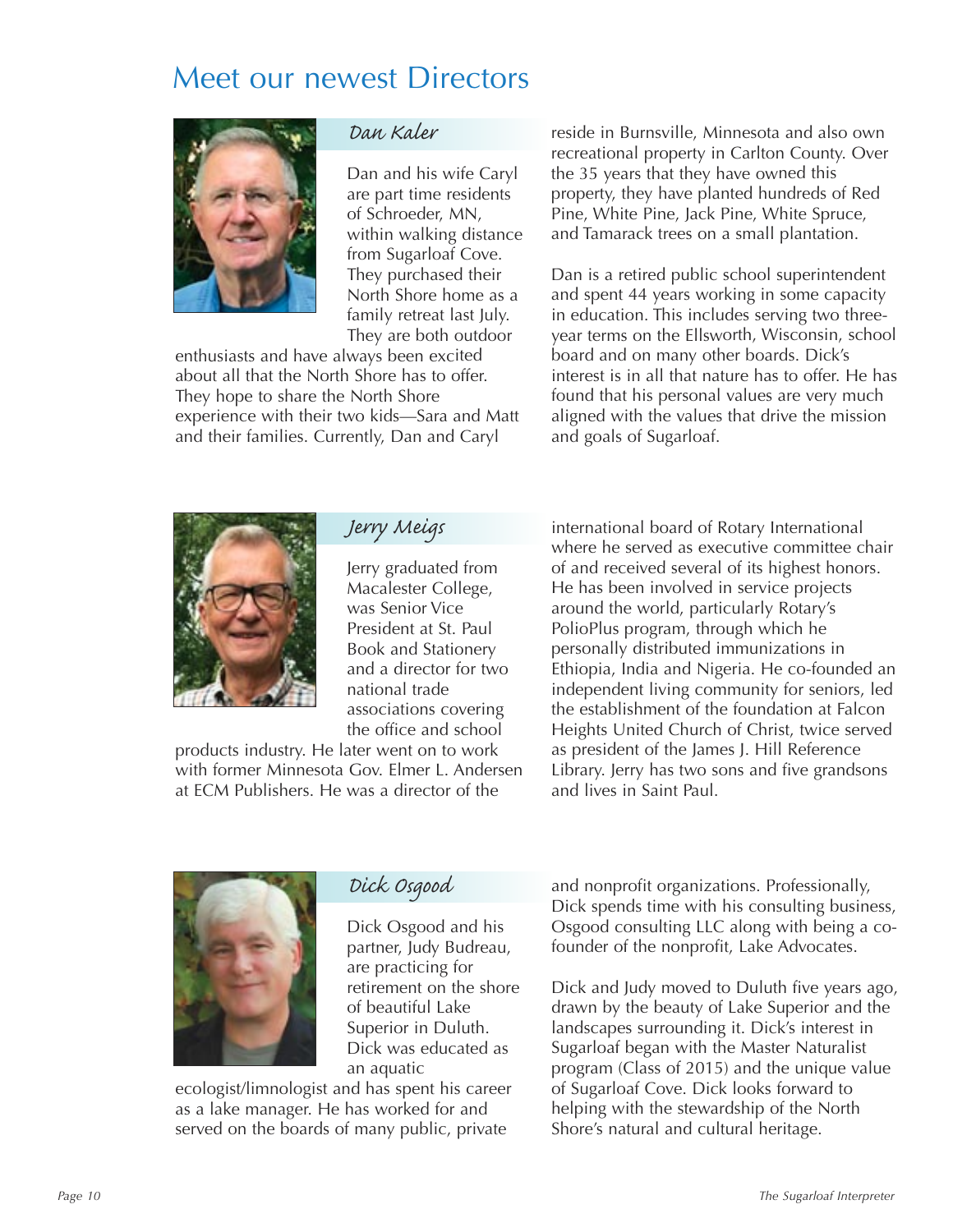# Thank You Sugarloaf Volunteers!

## An Update from Site Host and co-volunteer coordinator Tammy Smith

It has been an amazing 2019 summer at Sugarloaf Cove! All summer long there were positive comments about how beautiful the building is, how well kept the trails are, and how beautiful the pollinator garden is. Visitors also commented that they were grateful that the Center was open. Many questions arose from the fencing around the White pine and White Cedar trees. Whenever I answered these questions, I informed visitors that many behindthe-scene people, including our volunteers, make Sugarloaf Cove the experience visitors enjoy.

In fact, volunteers made it possible to keep the building open every day during the summer months. Volunteers made it possible to accommodate school groups arriving at Sugarloaf and other special events that



Interpretive signs were installed along the nature trail at Sugarloaf Cove this summer. The signs were paid for in part by a grant from an Arrowhead Electric Operation Round-up grant. Photo credit: Wendy Strombeck

happened throughout the summer. Volunteers helped pull invasive species in the pollinator garden and elsewhere on the grounds making it possible for native flowers to thrive. A big thank you to volunteers and Lost Forest graduates, Phil and Cecile Sogge, for the many hours they put in re-fencing White Pine and White Cedar trees that had outgrown their fencing. The fencing is crucial for protecting the trees from deer.

With a total of 29 volunteers and working 560 hours, no wonder visitors were appreciative and happy with their experience at Sugarloaf Cove!!



Plein Air painters enjoyed a "paint out" at Sugarloaf Cove on September 8. Photo credit: John Simpson.



Ryan Pennesi - Naturalist, Photographer, and Wildlife technician presented a course about trail cameras to a enthusiastic crowd on September 14 at Sugarloaf Cove. His cameras at the Cove captured hares, deer and even bears. Check out the website for some of the photos.